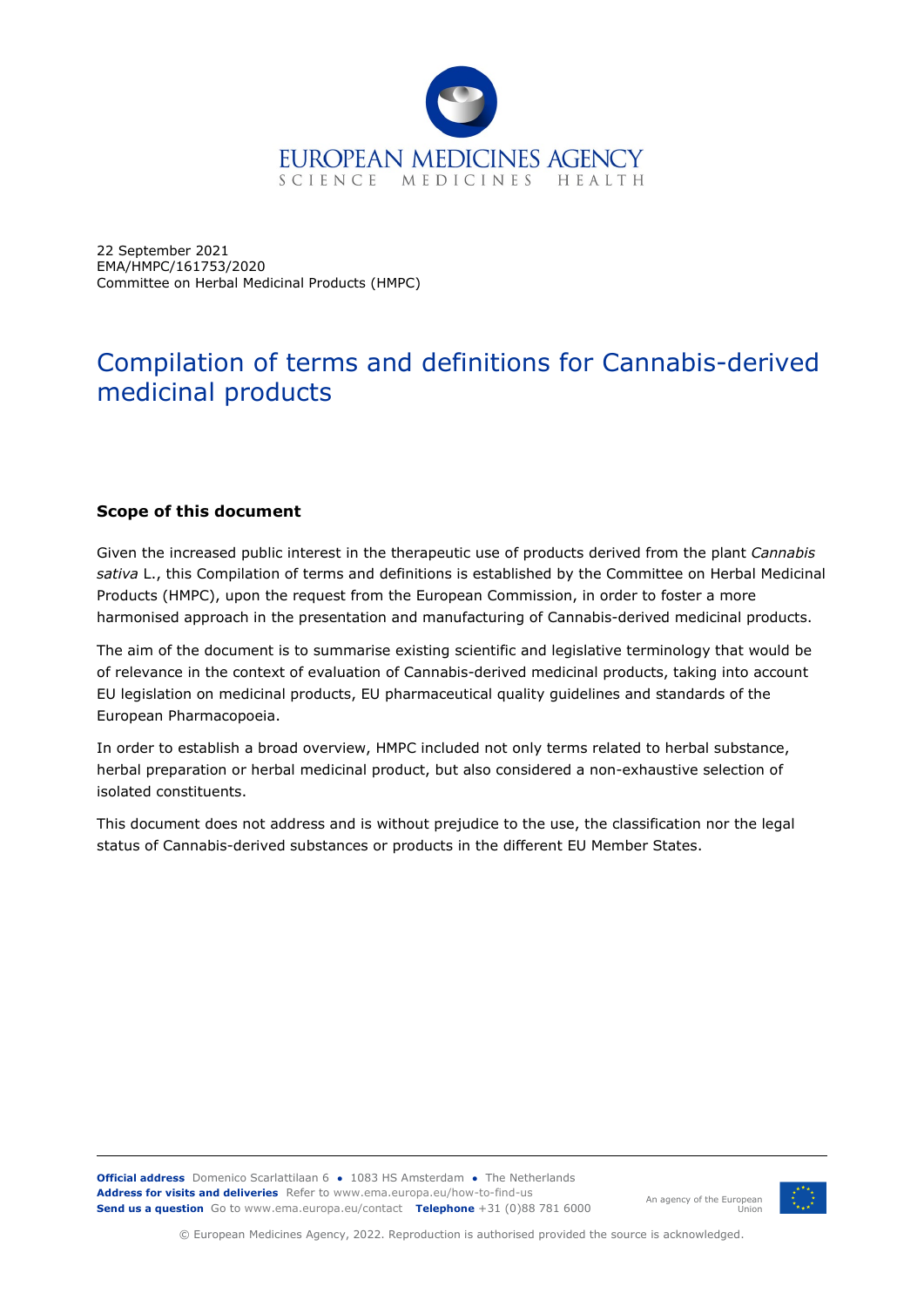# <span id="page-1-0"></span>**Table of contents**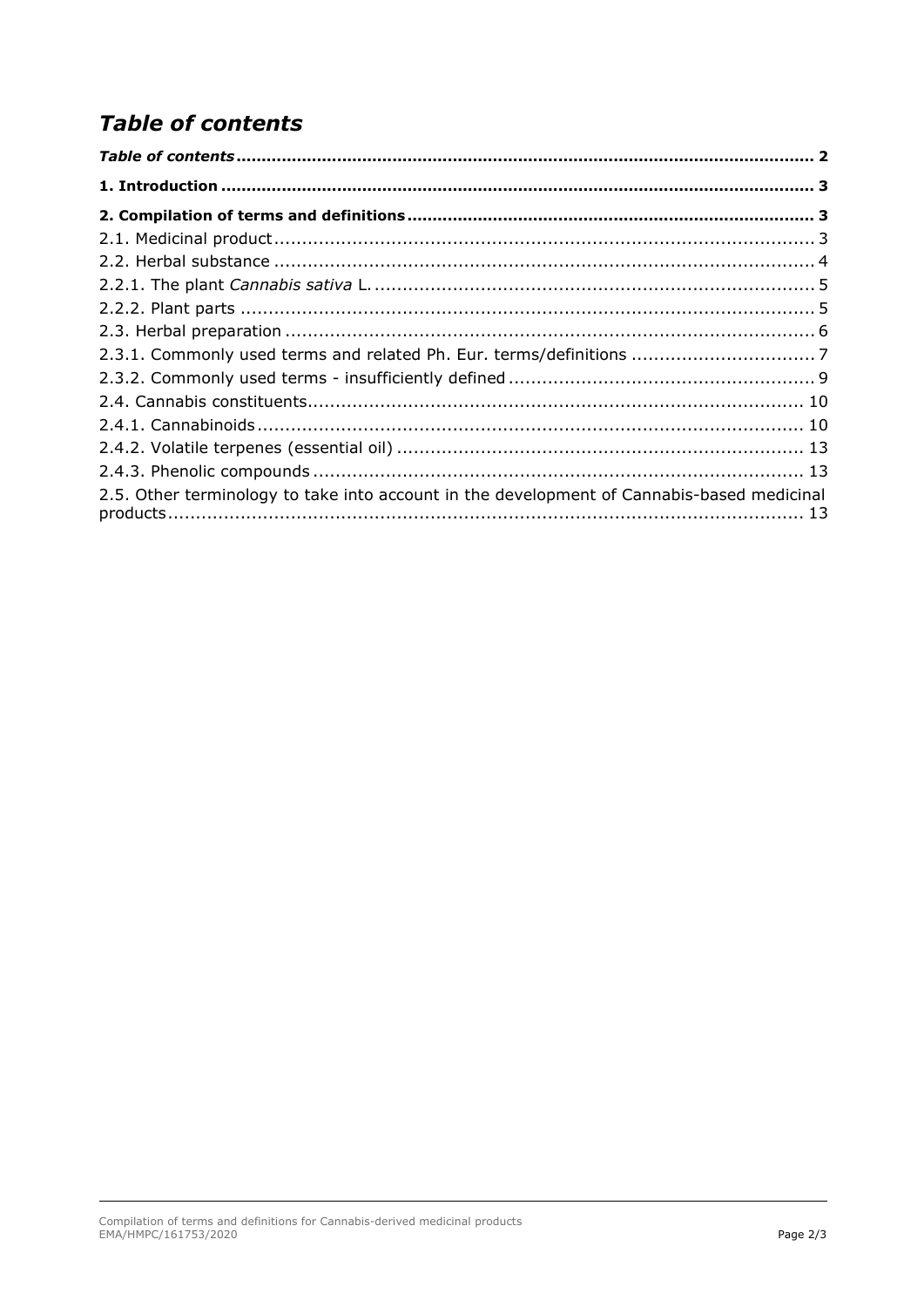## <span id="page-2-0"></span>**1. Introduction**

Products containing Cannabis-derived substances that meet the definition of a medicinal product (as stated in Article 1(2) of Directive 2001/83/EC), must comply with the requirements of the pharmaceutical law, in particular those laid down in Directive 2001/83/EC, and to relevant pharmaceutical standards to be authorised in the Union, such as those defined in the European Pharmacopoeia (Ph. Eur.), an official Compendium of standards developed by the European Directorate for the Quality of Medicines & HealthCare (EDQM).

Directive 2001/83/EC provides definitions for 'medicinal product' and 'active substance' as well as for 'herbal medicinal product', 'herbal substance' and 'herbal preparation'. The Ph. Eur. provides general and specific methods and monographs on the quality control of single substances, and also on herbal drugs (herbal substances) or herbal drug preparations (herbal preparations). EDQM provides also a list of agreed standard terms that are used in European marketing authorisation applications, labelling (including summaries of product characteristics (SmPCs), electronic communications and adverseevent reporting).

This glossary aims to compile existing terms and definitions that are relevant in the description and assessment of medicinal products containing active substances of herbal origin, including those containing Cannabis-derived substances. Additionally, some terms often used outside the pharmaceutical area in the context of Cannabis-derived products are briefly commented when considered important to minimise the risk of confusion.

This compilation is not exhaustive. Of note, terms related to the recreational use of Cannabis, for instance described in documents issued by the European Monitoring Centre for Drugs and Drug Addiction (EMCDDA) or as used in the framework of UN international treaties for control of narcotic drugs, were not included since they fall outside the scope of this document. Also, manifold aspects and terminology related to other uses of *Cannabis* plants and derived substances/products including industrial hemp for fibre or food use are not subject of this compilation solely focused on pharmaceutical standard terminology.

## <span id="page-2-1"></span>**2. Compilation of terms and definitions**

## <span id="page-2-2"></span>*2.1. Medicinal product*

#### **Definitions:**

Article 1 of Directive 2001/83/EC defines the following:

#### **Medicinal product**

'(a) Any substance or combination of substances presented as having properties for treating or preventing disease in human beings; or

(b) Any substance or combination of substances which may be used in or administered to human beings either with a view to restoring, correcting or modifying physiological functions by exerting a pharmacological, immunological or metabolic action, or to making a medical diagnosis.'

#### **Active substance**

'Any substance or mixture of substances intended to be used in the manufacture of a medicinal product and that, when used in its production, becomes an active ingredient of that product intended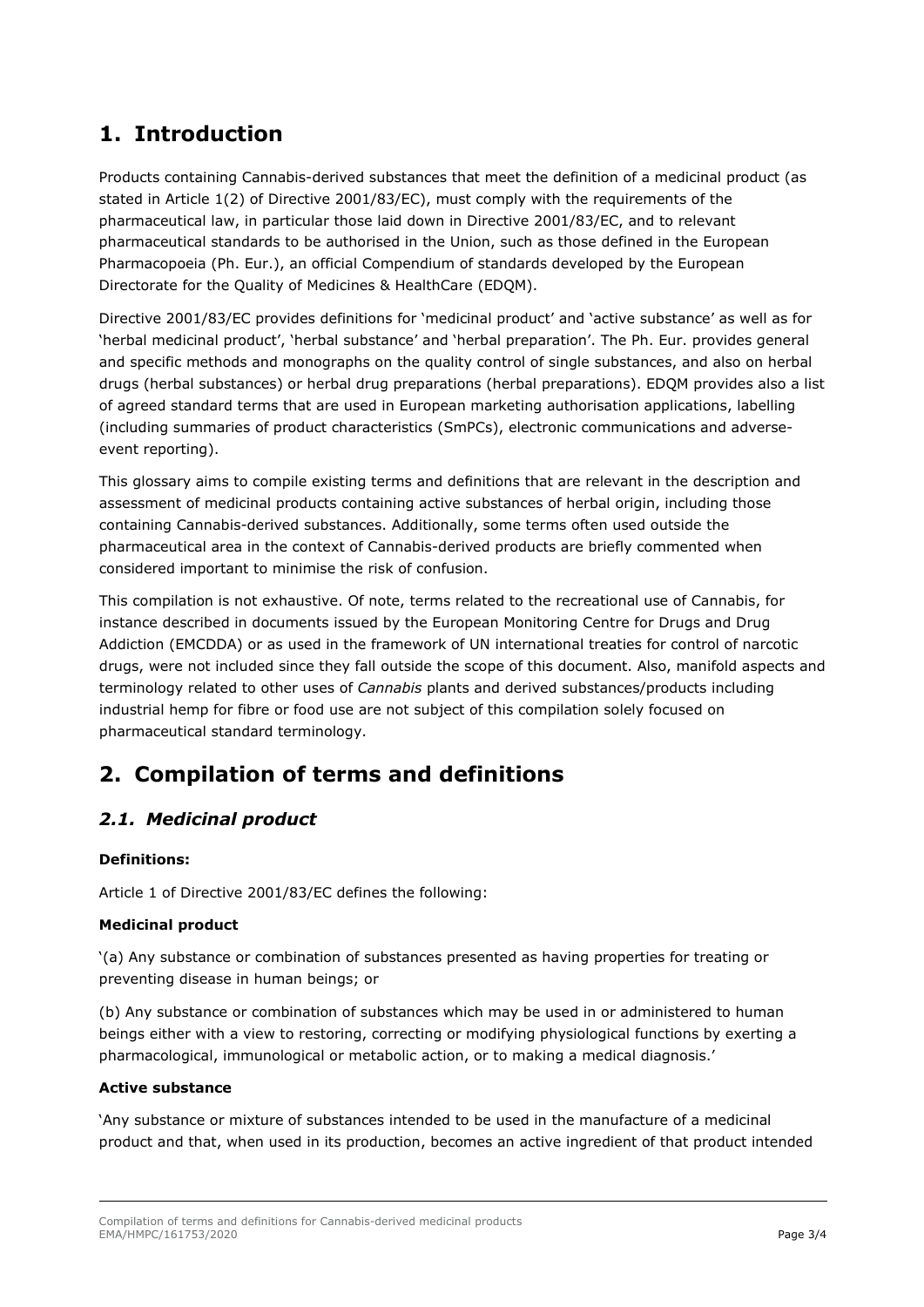to exert a pharmacological, immunological or metabolic action with a view to restoring, correcting or modifying physiological functions or to make a medical diagnosis.'

#### **Herbal medicinal product**

'Any medicinal product, exclusively containing as active ingredients one or more herbal substances or one or more herbal preparations, or one or more such herbal substances in combination with one or more such herbal preparations.'

#### *Comments/clarifications:*

*Cannabis-derived medicinal products, depending on their specific composition, may fall in the definition of a herbal medicinal product. Similarly, to any other medicinal product originating from a plant, Cannabis-derived medicinal products may contain as active substance an isolated constituent, or herbal substance(s) or herbal preparation(s) or combinations thereof that are usually more complex and have their specific quality standards (see below).*

### <span id="page-3-0"></span>*2.2. Herbal substance*

#### **Definitions:**

#### **Herbal substance** (Article 1 of Directive 2001/83/EC)

'All mainly whole, fragmented or cut plants, plant parts, algae, fungi, lichen in an unprocessed, usually dried, form, but sometimes fresh. Certain exudates that have not been subjected to a specific treatment are also considered to be herbal substances. Herbal substances are precisely defined by the plant part used and the botanical name according to the binomial system (genus, species, variety and author).'

#### **Herbal Drugs** (Ph. Eur. monograph 1433)

'Herbal drugs are mainly whole, fragmented or broken plants or parts of plants in an unprocessed state, usually in dried form but sometimes fresh. In this general monograph, the word 'plant' is used in the broader sense to also include algae, fungi and lichens. Certain exudates that have not been subjected to a specific treatment are also considered to be herbal drugs. Herbal drugs are precisely defined by the botanical scientific name according to the binominal system (genus, species, variety and author). The term herbal drug is synonymous with the term herbal substance used in European Community legislation on herbal medicinal products.'

#### *Comments/clarifications:*

*Typical Cannabis-derived herbal substances like flowers (*Cannabis flos*) or resin (*Cannabis resina*) are covered by the 'herbal substance' definition in Directive 2001/83/EC and in the Ph. Eur. monograph on herbal drugs.* 

*Herbal substances are determined by the source plant and the plant part. Both are usually distinguished and specified in individual monographs of the European Pharmacopoeia, or in absence thereof, in the pharmacopoeias currently used officially in the EU Member States. Pharmacopoeia monographs provide definition, description, identity, purity and assay tests of a herbal substance. While a monograph for '*Cannabis flos*' or derived preparations or constituents is not yet published in*  Ph. Eur., some EU Member States, like Denmark or Germany, have published monographs in national *pharmacopoeias.*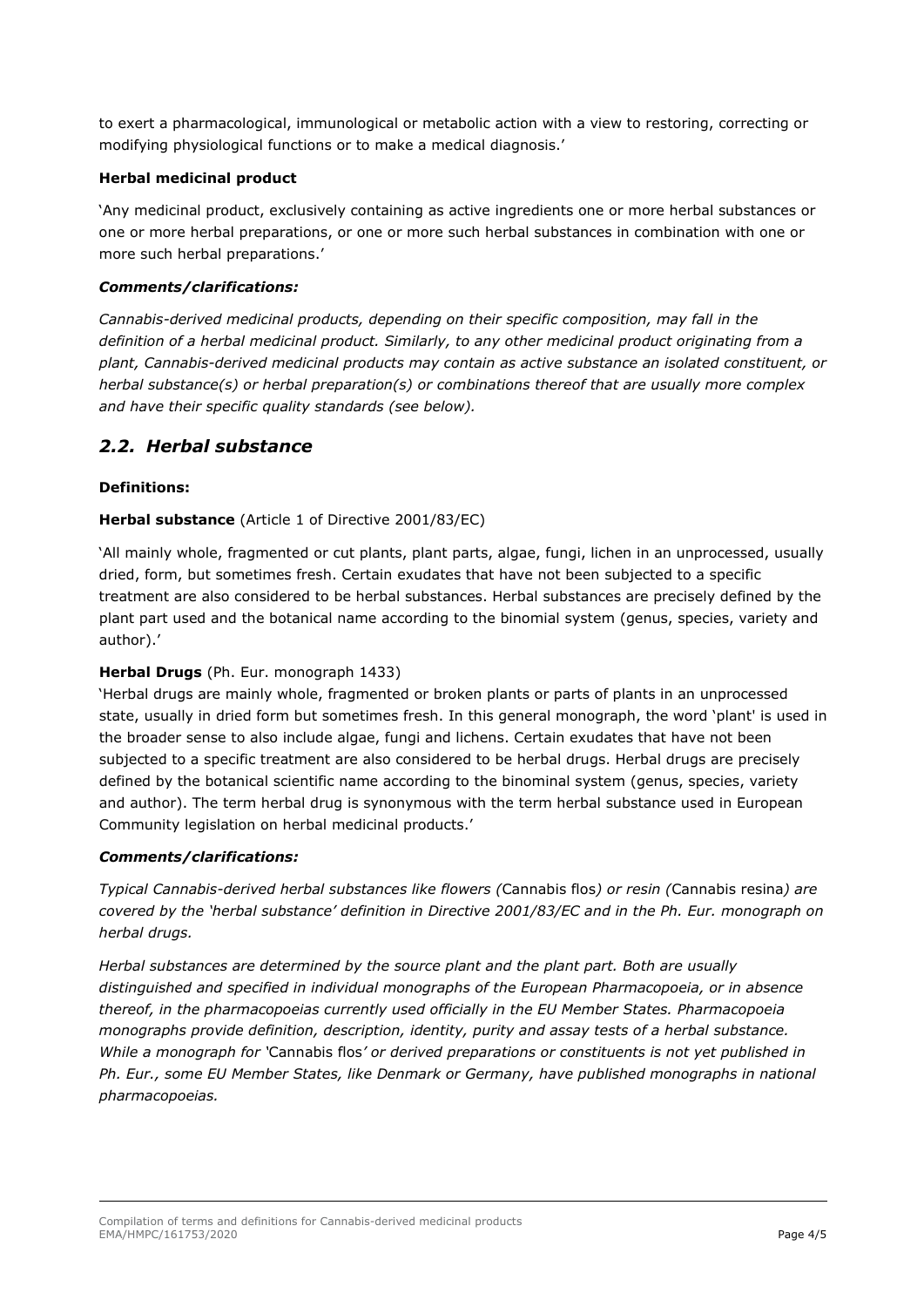## <span id="page-4-0"></span>**2.2.1. The plant** *Cannabis sativa* **L.**

A **Cannabis plant for medicinal use** is any cultivar (variety, chemovar, chemotype) of the species *Cannabis sativa* L. which is intended to be used as *Cannabis* herbal substance and/or in *Cannabis* medicinal products, irrespectively of the cannabinoids' content (as it is in accordance with Article 1 of Directive 2001/83/EC which defines Herbal substances; see 2.2.).

#### *Comments/clarifications:*

*Botanically, only* Cannabis sativa *L. is an accepted species. All others, for instance*, Cannabis indica *Lam. or* Cannabis ruderalis *Janisch. are considered synonyms (World Flora Online)[1.](#page-4-2) The medicinal plant names database of Kew Science[2](#page-4-3) mentions 32 scientific synonyms for the species* Cannabis sativa *L.[3](#page-4-4)*

*Different cultivars (varieties, chemovars, chemotypes) with a wide spectrum of qualitative and quantitative variability in main cannabinoids are known but are considered as belonging to the same species* C. sativa. *L. See also Comments in 2.2.2.*

## <span id="page-4-1"></span>**2.2.2. Plant parts[4](#page-4-5)**

#### **Definitions:**

#### I) Cannabis bract

A leaf situated at the base of the flowers of *Cannabis sativa* L., which is more or less densely covered with glandular trichomes and may partly surround a developing fruit. Usually the leaf is not used alone but as part of the flowering tops.

#### II) Cannabis bud (*Cannabis flos immaturus*)

Whole, fresh or dried flower bud of female *Cannabis sativa* L.

III) Cannabis flower (*Cannabis flos*) (often referred to as "Cannabis flowering tops")

Blossoming, dried shoot apices of female *Cannabis sativa* L. (*Cannabaceae*) plants.

#### IV) Cannabis glandular trichome

Fine hairy '*excressions'* around the flowering tops of female *Cannabis sativa* L. which produce an exudate (resin) containing cannabinoids. Usually not used alone but as part of the flowering tops.

#### V) Cannabis leaf

A leaf of *Cannabis sativa* L. which may or may not include the bracts.

#### VI) Cannabis seed

<span id="page-4-3"></span>[2https://mpns.science.kew.org/mpns-](https://mpns.science.kew.org/mpns-portal/plantDetail?plantId=696480&query=cannabis&filter=&fuzzy=false&nameType=all&dbs=wcsCmp)

[portal/plantDetail?plantId=696480&query=cannabis&filter=&fuzzy=false&nameType=all&dbs=wcsCmp](https://mpns.science.kew.org/mpns-portal/plantDetail?plantId=696480&query=cannabis&filter=&fuzzy=false&nameType=all&dbs=wcsCmp)

<span id="page-4-4"></span>3See also: Castroviejo S, Aedo C, Cirujano S, Laínz M, Montserrat P, Morales R, *et al*. (2006). *Flora iberica* 3, 2ª Ed. *Real Jardín Botánico, CSIC, Madrid*. p. 257-261; Small, E. (2015). Evolution and Classification of *Cannabis sativa* (Marijuana, Hemp) in Relation to Human Utilization. *Botanical Review*, 81:189-294

<span id="page-4-5"></span>4The definitions included in this section are in accordance with the published monographs, like the German Pharmacopoeia monograph on *Cannabis* flos, the Danish Monograph "*Cannabisblomst*" and also with the accepted definitions of botanical terms like, for instance, the ones included in the GLOSSAIRE DES TERMES BOTANIQUES UTILES POUR L'IDENTIFICATION A (Drogues végétales) of the French Pharmacopoeia

<span id="page-4-2"></span>[<sup>1</sup>http://www.worldfloraonline.org/search?query=cannabis+indica&limit=24&start=0&facet=taxon.taxon\\_rank\\_s%3ASPECIE](http://www.worldfloraonline.org/search?query=cannabis+indica&limit=24&start=0&facet=taxon.taxon_rank_s%3ASPECIES&facet=taxon.taxonomic_status_s%3AAccepted&sort) [S&facet=taxon.taxonomic\\_status\\_s%3AAccepted&sort](http://www.worldfloraonline.org/search?query=cannabis+indica&limit=24&start=0&facet=taxon.taxon_rank_s%3ASPECIES&facet=taxon.taxonomic_status_s%3AAccepted&sort)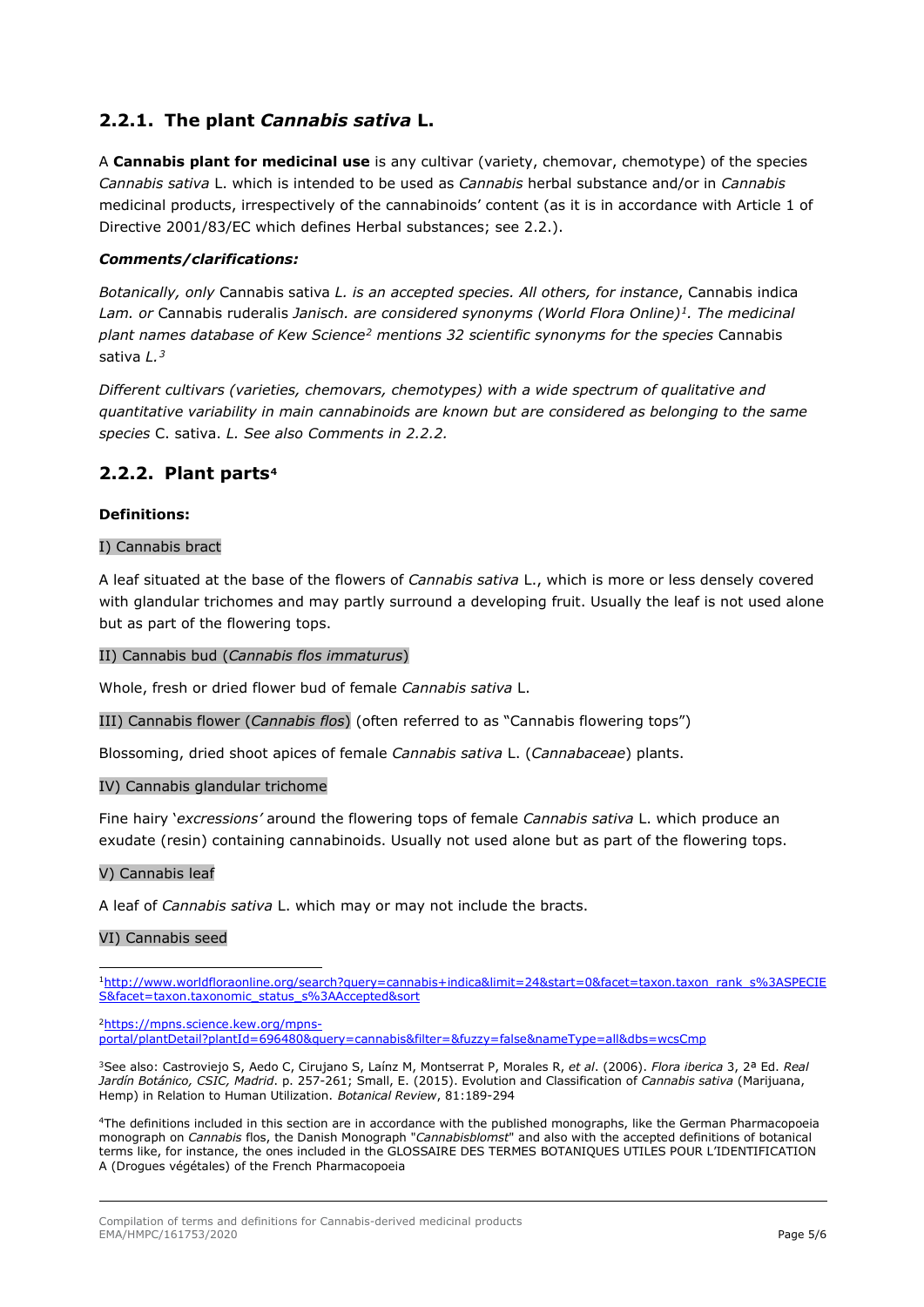A seed of *Cannabis sativa* L.

#### *Comments/clarifications:*

Cannabis flos *is listed here as a plant part but it is also used as an overarching term for the herbal substance, defined in a specific pharmacopoeia monograph (see 2.2) that includes also other plant parts listed above, such as bracts.*

*Considering that safety and efficacy of different Cannabis-derived substances depend on the content of the individual cannabinoids, including the ratio between Δ9-tetrahydrocannabinol (THC) and cannabidiol (CBD), the individual cannabinoids have to be determined and, usually, like in the DAB monograph (see below), three different product groups are recognized.*

German Pharmacopoeia Monograph (DAB) '*Cannabis flos'* - Cannabis flowers consist of blossoming, dried shoot apices of female *Cannabis sativa* L. (Cannabaceae) plants:

#### **Note**

Non-binding information on the relative content of cannabinoids in cannabis flowers:

| <b>Product group</b> | <b>Content of</b>                                      |
|----------------------|--------------------------------------------------------|
|                      | $\Delta^9$ -tetrahydrocannabinol >> cannabidiol        |
|                      | $\Delta^9$ -tetrahydrocannabinol $\approx$ cannabidiol |
| Ш                    | $\Delta^9$ -tetrahydrocannabinol << cannabidiol        |

## <span id="page-5-0"></span>*2.3. Herbal preparation*

#### **Definitions:**

**Herbal preparation** (Article 1 of Directive 2001/83/EC)

'Preparations obtained by subjecting herbal substances to treatments such as extraction, distillation, expression, fractionation, purification, concentration or fermentation. These include comminuted or powdered herbal substances, tinctures, extracts, essential oils, expressed juices and processed exudates.'

**Herbal Drug Preparations** - Plantae medicinales praeparatae (Ph. Eur. monograph 1434)

'Herbal drug preparations are homogeneous products obtained by subjecting herbal drugs to treatments such as extraction, distillation, expression, fractionation, purification, concentration or fermentation.

Herbal drug preparations include, for example, extracts, essential oils, expressed juices, processed exudates, and herbal drugs that have been subjected to size reduction for specific applications, for example herbal drugs cut for herbal teas or powdered for encapsulation.'

#### *Comments/clarifications:*

*Cannabis-derived herbal preparations such as extracts are covered by the herbal preparation definition in Directive 2001/83/EC and to the Ph. Eur. monograph on herbal drugs preparations, generally applicable for herbal preparations.*

*Even in the absence of specific monographs in the Ph. Eur., herbal preparations comply with applicable general chapters and monographs for several parameters and definitions important for distinction, declaration and quality requirements and specifications (including identification and content of main constituents). These terms have been used for decades in medicinal products containing herbal preparations (see 2.3.1). However, some terms often used for Cannabis-derived preparations, that are ambiguous and could comprise several defined terms, are listed below (see 2.3.2).*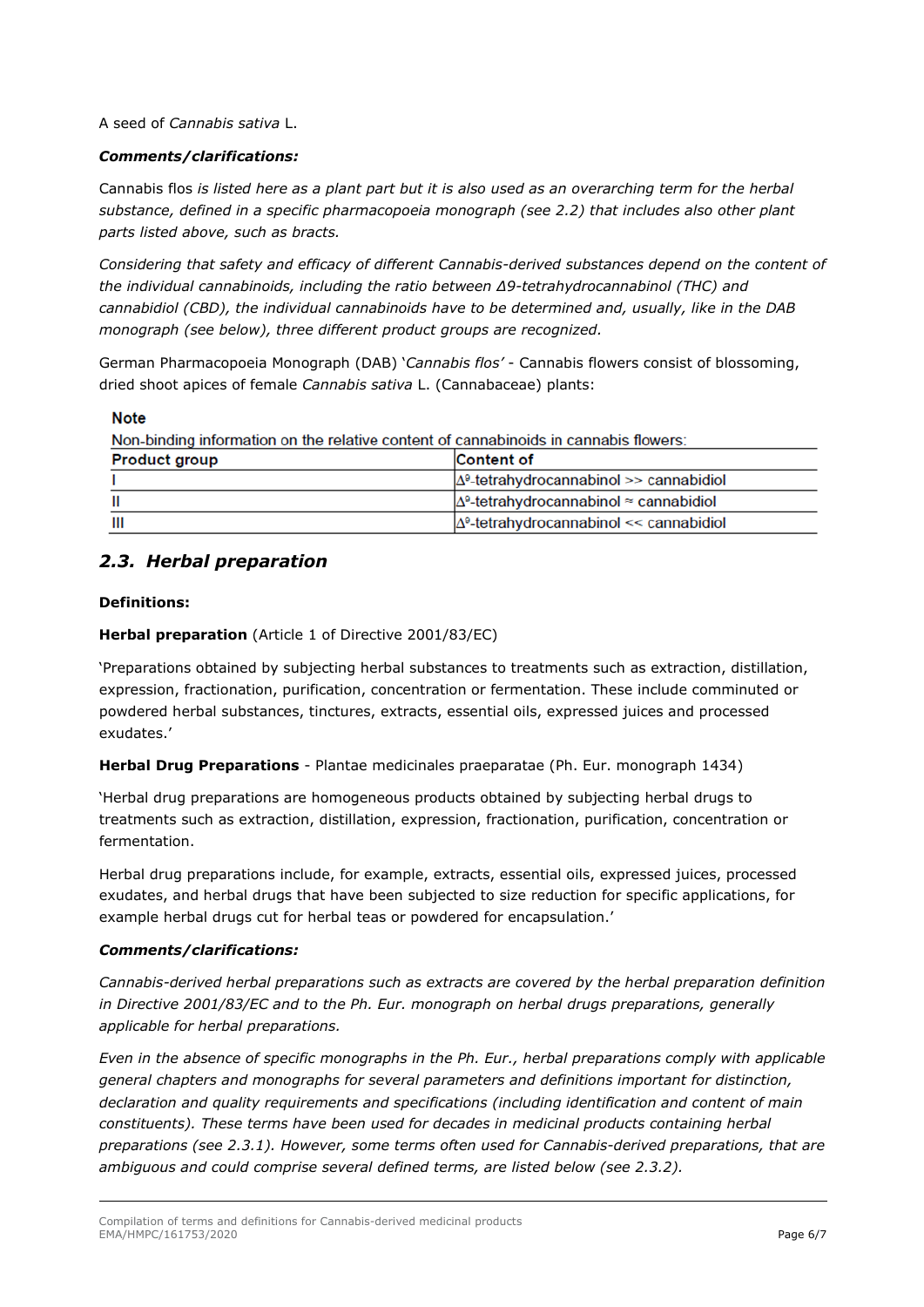## <span id="page-6-0"></span>**2.3.1. Commonly used terms and related Ph. Eur. terms/definitions**

#### I) Cannabis extracts

#### **Definitions[5:](#page-6-1)**

#### **Herbal Drug Extracts -** *Plantarum medicinalium extracta* (Ph. Eur. monograph 0765)

'Herbal drug extracts are liquid (liquid extraction preparations), semi-solid (soft extracts and oleoresins) or solid (dry extracts) preparations obtained from Herbal drugs (1433) using suitable solvents.

An extract is essentially defined by the quality of the herbal drug, by its production process (extraction solvent(s), method of processing, etc.) and by its specifications.

European Pharmacopoeia monographs for extracts cover the genuine (native) extract and, where present, excipients.

Different types of extract may be distinguished.

**Standardised extracts** are adjusted to a defined content of one or more constituents with known therapeutic activity. This is achieved by adjustment of the extract with inert excipients or by blending batches of the extract.

**Quantified extracts** are adjusted to one or more active markers, the content of which is controlled within a limited, specified range. Adjustments are made by blending batches of the extract.

**Other extracts** are not adjusted to a particular content of constituents. For control purposes, one or more constituents are used as analytical markers. The minimum content for these analytical markers is given in an individual monograph.

(…)

#### **Liquid extraction preparations** *- Praeparationes fluidae ab extraction* including **tinctures** (*tincturea*)

Liquid extraction preparations are liquid preparations consisting of a diverse range of products which are described by their extraction solvents, methods of production and drug solvent ratios or drug extract ratios. Included in this range are products obtained using ethanol, water, glycerol, propylene glycol and fatty oils as extraction solvents. Liquid (fluid) extracts and tinctures belong to this category and are described below.

#### **Liquid (Fluid) extracts – extracta fluida**

**Quantified liquid (fluid) extracts and 'other' liquid (fluid) extracts** are liquid extraction preparations of which, in general, 1 part by mass or volume is equivalent to 1 part by mass of the dried herbal drug.

**Standardised liquid (fluid) extracts** are only defined by their content of constituents with known therapeutic activity.'

Tinctures – *tincturae*:

<span id="page-6-1"></span><sup>5</sup> Only main parts of the Ph. Eur. monograph 0765 are quoted here. For a better understanding of the differences between defined types of extracts see the complete text of the General monograph 0765 and the corresponding General Chapter 5.23. "Monographs on herbal drug extracts (information chapter) - Basis for elaboration of monographs on herbal drug extracts".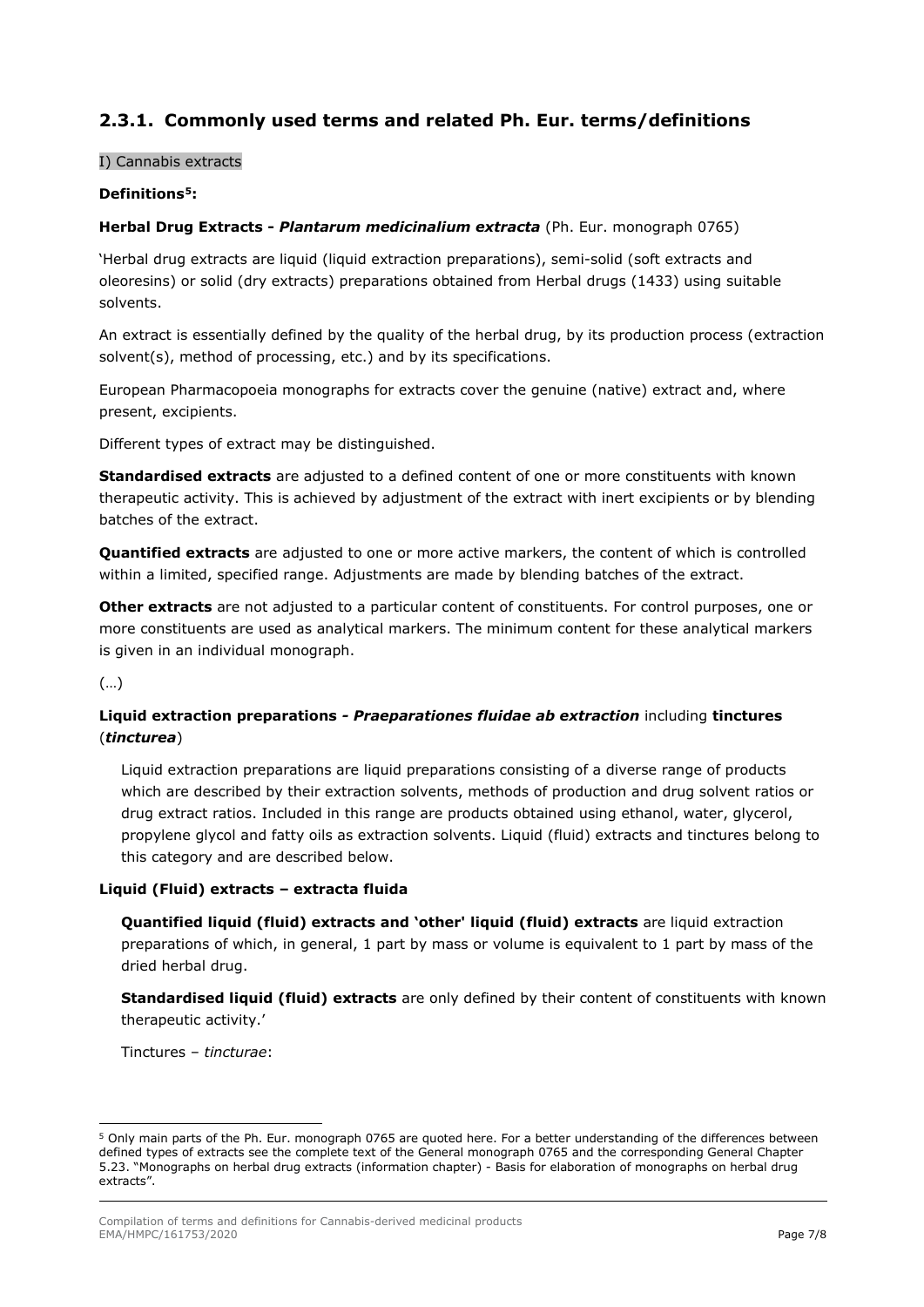**Quantified tinctures and 'other' tinctures** are liquid extraction preparations that are obtained using either 1 part by mass of herbal drug and 10 parts by mass or volume of extraction solvent, or 1 part by mass of herbal drug and 5 parts by mass or volume of extraction solvent. Alternatively, they may be obtained using either 1 part by mass of herbal drug and sufficient extraction solvent to produce 10 parts by mass or volume of tincture or 1 part by mass of herbal drug and sufficient extraction solvent to produce 5 parts by mass or volume of tincture. Other ratios of herbal drug to extraction solvent may be used.

**Standardised tinctures** are only defined by their content of constituents with known therapeutic activity.'

(…)

#### **Soft extracts –** *extracta spissa*

Soft extracts are semi-solid preparations obtained by evaporation or partial evaporation of the solvent used for production.

(…)

#### **Oleoresins –** *oleoresina*

Oleoresins are semi-solid extracts composed of a resin in solution in an essential and/or fatty oil and are obtained by evaporation of the solvent(s) used for their production.

This monograph applies to oleoresins produced by extraction and not to natural oleoresins.'

(…)

#### **Dry extracts –** *extracta sicca*

Dry extracts are solid preparations obtained by evaporation of the solvent used for their production.

Dry extracts usually have a loss on drying of not greater than 5% m/m. Where justified and authorised, a loss on drying with a different limit or a test for water may be prescribed.'

#### *Comments/clarifications:*

*Extracts may have been produced using different extraction solvents and/or extraction processes and may include different types and contents of excipients (added for technological purposes during production of the extract). 'An extract is essentially defined by the quality of the herbal drug, by its production process (extraction solvent(s), method of processing, etc.) and by its specifications'.* 

*Extract subcategories according to physical state/solvent characteristics (liquid, dry, oleoresins etc.) can all belong to the three extract types as regards level of specification and adjustment of constituents (standardised, quantified or 'other' extracts).*

*The production process can include several steps including purification: 'Extraction with a given solvent*  leads to a typical content of selected constituents in the extracted dry matter; during production of *standardised and quantified extracts, purification procedures may be applied that increase the content of these selected constituents with respect to the expected values; such extracts are referred to as 'refined''* (Ph. Eur. *General Chapter 5.23).*

#### II) Cannabis seed oil

Cannabis seed oil (*Cannabis sativae semen oleum*), a fatty oil obtained by extraction with a solvent (including supercritical carbon dioxide), expression or other suitable process from the seeds of *Cannabis sativa* L. corresponds to Ph. Eur. monograph 1579: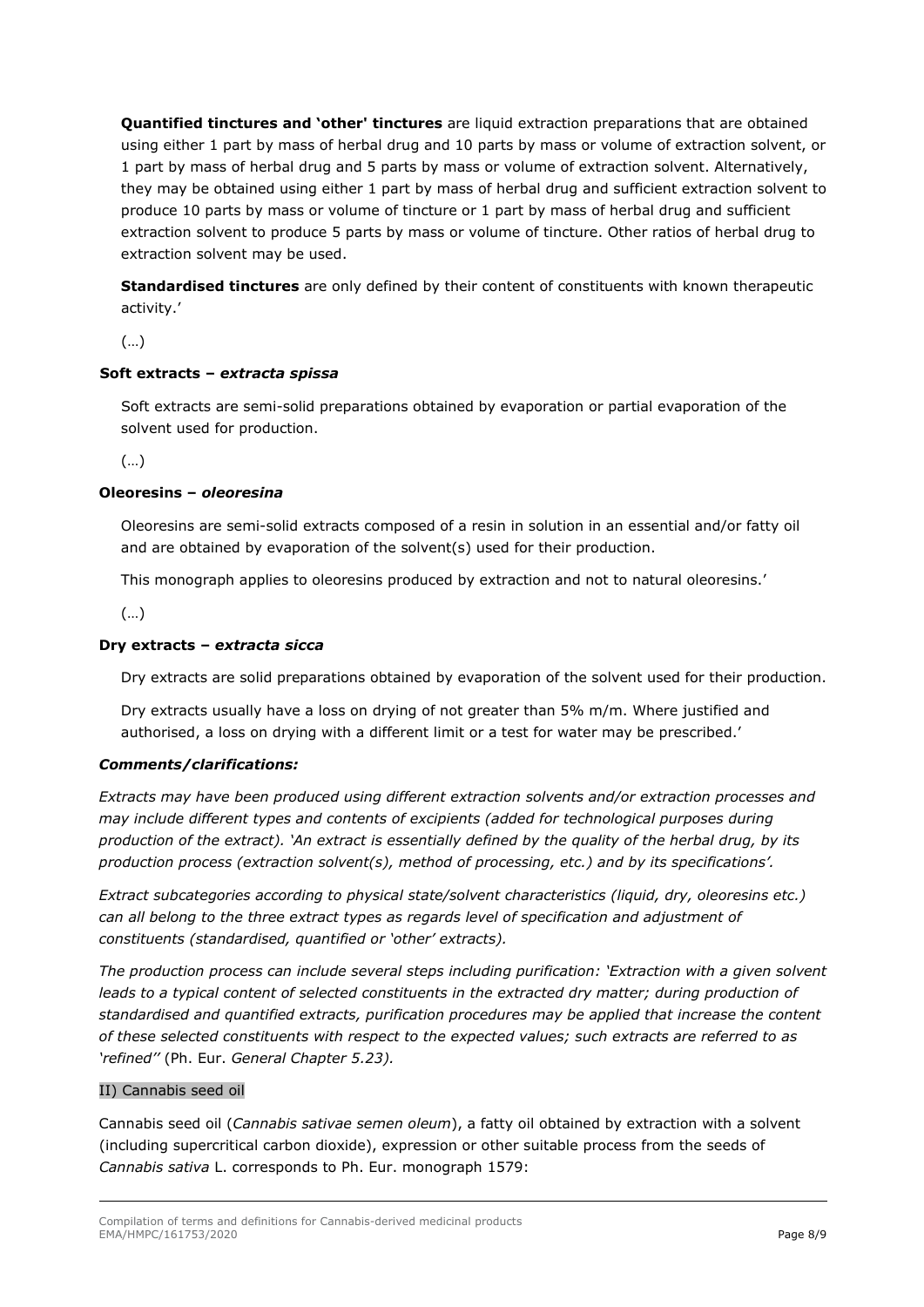#### **Vegetable fatty oils -** *Olea herbaria* (*Ph. Eur. monograph* 1579)

'Vegetable fatty oils are mainly solid or liquid triglycerides of fatty acids. They may contain small amounts of other lipids such as waxes, free fatty acids, partial glycerides or unsaponifiable matters. Vegetable fatty oils are obtained from the seeds, the fruit or the pit/stone/kernel of various plants by expression and/or solvent extraction, then possibly refined and hydrogenated. A suitable antioxidant may be added if necessary.'

## <span id="page-8-0"></span>**2.3.2. Commonly used terms - insufficiently defined**

#### I) ''Cannabidiol oil''

The term 'Cannabidiol oil' is not an accurate expression since it could refer to several types of preparations. Cannabidiol oil is commonly used to refer to 3 different types of preparations:

a) More or less purified cannabidiol dissolved in a vegetable oil (e.g., in almond oil or in hemp seed oil)

b) An extract (e.g. ethanol extract) of heat treated\* hemp herb which is mixed with a vegetable oil

c) Heat treated\* hemp herb which is extracted with oil

\*) Heat treatment transforms the naturally occurring cannabidiolic acid and Δ9-tetrahydrocannabinolic acid into their active forms cannabidiol (CBD) and Δ9-tetrahydrocannabinol (THC), respectively.

Preparations described under (a) are isolated active substances dissolved in a vegetable fatty oil and do not correspond to the definitions of 'herbal (drug) preparation' (see 2.3) or any type of extract described in Ph. Eur. The correct term would be "Cannabidiol (dissolved) in <specified fatty oil>."

Preparations (b) and (c) correspond to the 'herbal (drug) preparation' definitions possible as standardised or quantified extracts.

As ''Cannabidiol oil'' does not correspond to an unambiguous scientific definition and accurate description of the active substance from a regulatory quality perspective, it could be misleading and should not be used<sup>6</sup>.

#### II) ''Cannabis oil''

The term 'Cannabis oil' is not an accurate expression since it could refer to several types of preparations.

The term is commonly applied to both the herbal preparation (extract) and the finished product, e.g. Cannabis extract in an oily solvent to be used as oral drops. It was found used for:

a) a fatty oil obtained by extraction with solvent (including supercritical carbon dioxide), expression or other suitable process from the seeds of *Cannabis sativa* L. (*see* 2.3.1 Herbal preparation, II Cannabis seed oil)

b) an herbal preparation that is obtained by extracting *Cannabis* aerial parts with a vegetable oil (=incorrect pharmaceutical name), or

c) a preparation that is a mixture of an extract of *Cannabis* aerial parts (e.g. ethanolic extract) and a vegetable oil (=incorrect pharmaceutical name)

Preparations described under (b) correspond to definitions of Liquid extraction preparations (see 2.3.1 Herbal preparation, I) - possible as standardised or quantified extracts according to Ph. Eur. definitions.

<span id="page-8-1"></span> $6$  For better understanding of how active substances in herbal medicinal products are correctly declared in relation to existing Ph. Eur. definitions see HMPC quideline **EMA/HMPC/CHMP/CVMP/287539/2005 Rev.1**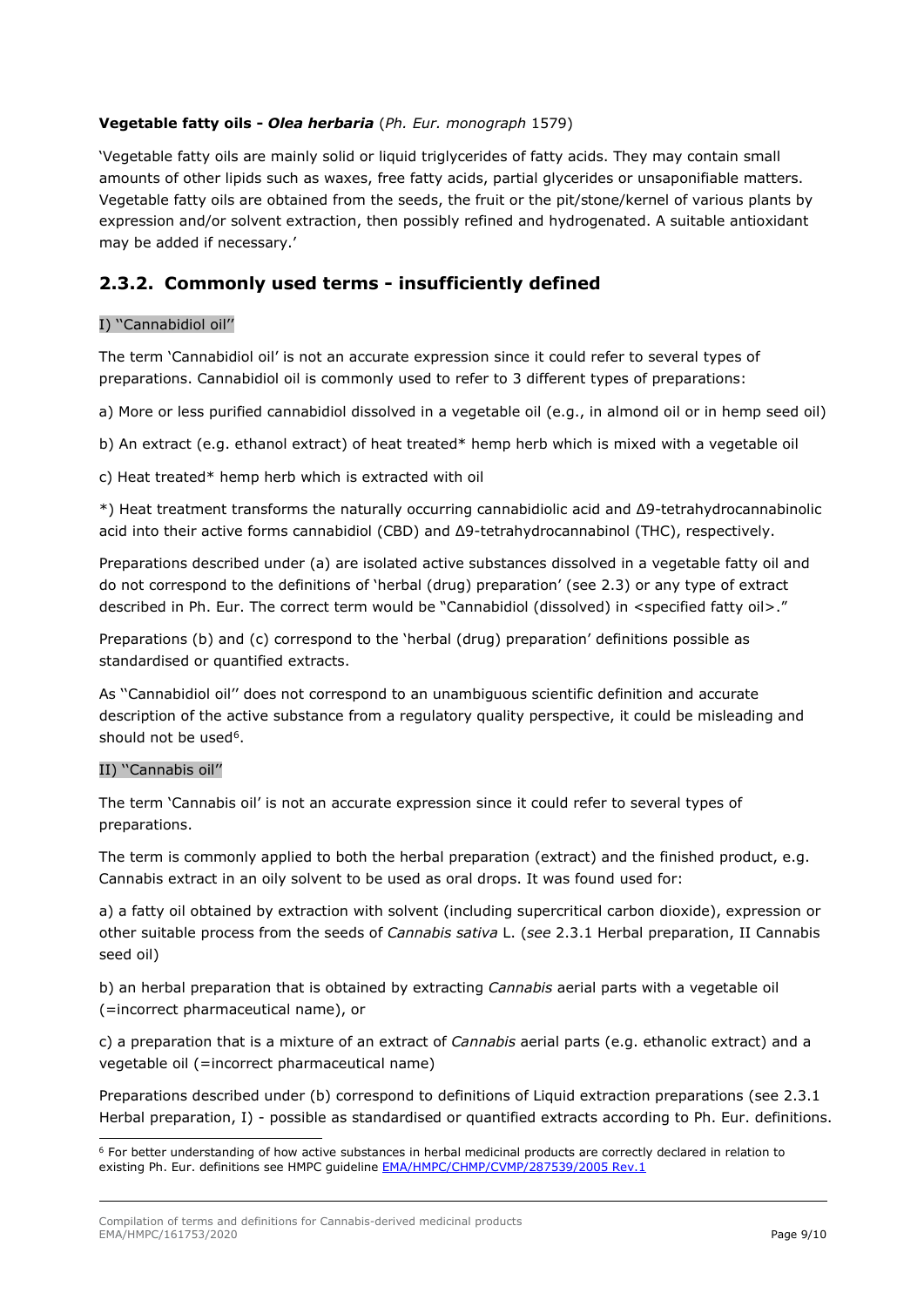Preparations described under (c) could be considered as finished medicinal products containing as active substance an extract corresponding to an 'herbal (drug) preparation' definition, possible as standardised or quantified extracts, according to Ph. Eur. definitions, solubilized in a vegetable oil.

As ''Cannabis oil'' does not correspond to a scientifically unambiguous meaning and accurate description of the active substance from a regulatory quality perspective, it could be misleading and should not be used<sup>7</sup>.

## <span id="page-9-0"></span>*2.4. Cannabis constituents*

In the following cannabinoids are shortly listed as the main characteristic compound group linked to the main activities/ medicinal uses. Terpenoids and flavonoids are mentioned, because postulated by some to potentially contribute to the characteristics of *Cannabis* herbal substances and preparations. This list is not exhaustive and for a more complete overview of *Cannabis* constituents it is suggested to refer to scientific review articles.

## <span id="page-9-1"></span>**2.4.1. Cannabinoids**

Cannabinoids have a non-polar structure featuring alkylresorcinol and monoterpene moieties in their molecules. Cannabinoids are classified as neutral cannabinoids (without carboxyl group) and cannabinoid acids (with carboxyl group). In *C. sativa*, cannabinoids are biosynthesized and accumulated as cannabinoid acids, and subsequently decarboxylated into their neutral forms<sup>[8](#page-9-3)</sup>. Below are some examples of the most quantitatively present and commonly known cannabinoids out of more than 100 compounds already isolated in this chemical family.

a) Cannabidiol (CBD) - CAS Registry Number: 13956-29-1

*Active ingredient of authorised medicinal products such as Epidiolex*



b) Cannabidiolic acid (CBDA) - CAS Registry Number: 1244-58-2

*Acid form of cannabidiol.*



c) Cannabigerol (CBG) - CAS Registry Number: 25654-31-3

<span id="page-9-2"></span> $7$  For better understanding of how active substances in herbal medicinal products are correctly declared in relation to existing Ph. Eur. definitions see HMPC guideline [EMA/HMPC/CHMP/CVMP/287539/2005: Rev.1](https://www.ema.europa.eu/en/documents/scientific-guideline/guideline-declaration-herbal-substances-herbal-preparations-herbal-medicinal-products/traditional-herbal-medicinal-products-spc_en.pdf)

<span id="page-9-3"></span><sup>8</sup> See, for example, Gertsch J, Pertwee RG, Marzo VD (2010), Phytocannabinoids beyond the *Cannabis* plant - do they exist? *Br J Pharmacol.* 2010 Jun, 160(3):523-529; Hanus, LO, Meyer, SM, Muñoz E, Taglialatela-Scafati O, Appendino G, (2016). Phytocannabinoids: a unified critical inventory. *Nat. Prod. Rep*, 2016, 33:1357-1392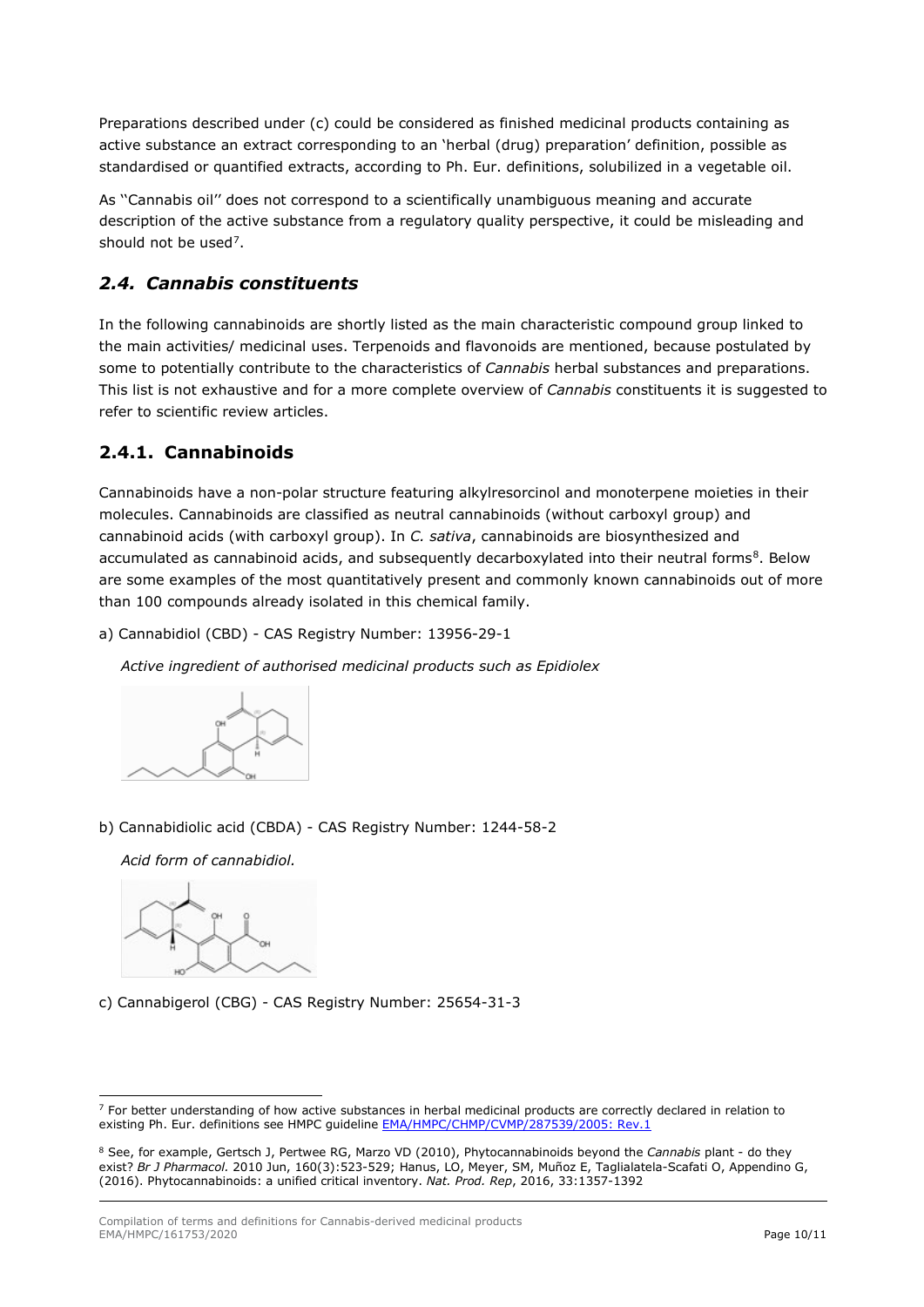

d) Cannabinol (CBN) - CAS Registry Number: 521-35-7

*Degradation product of THC.*



e) Cannabichromene (CBC) - CAS Registry Number: 20675-51-8



f) Delta-9-Tetrahydrocannabinol (Δ9-THC) - CAS Registry Number: 1972-08-3



g) 'Delta-9-tetrahydrocannabinolic acid A' (Δ9-THCA-A) - CAS Registry Number: 23978-85-0

*Commonly used for the (-)-trans isomer of delta-9-tetrahydrocannabinolic acid that is the only natural form present in Cannabis. One of the acid forms of delta-9-tetrahydrocannabinol (Δ9-THC).*

Synonyms:

- Δ1-Tetrahydrocannabinolic acid A
- Δ9-Tetrahydrocannabinolcarboxylic acid
- Δ9-Tetrahydrocannabinolic acid
- Δ9-THC-carboxylic acid



h) Delta-9-tetrahydrocannabinolic acid B (Δ9-THCA-B) - CAS Registry Number: 23978-84-9

*One of the acid forms of delta-9-tetrahydrocannabinol (Δ9-THC)*

Synonyms:

- Cannabinolic acid B, Δ1-tetrahydro-
- Δ1-Tetrahydrocannabinolic acid B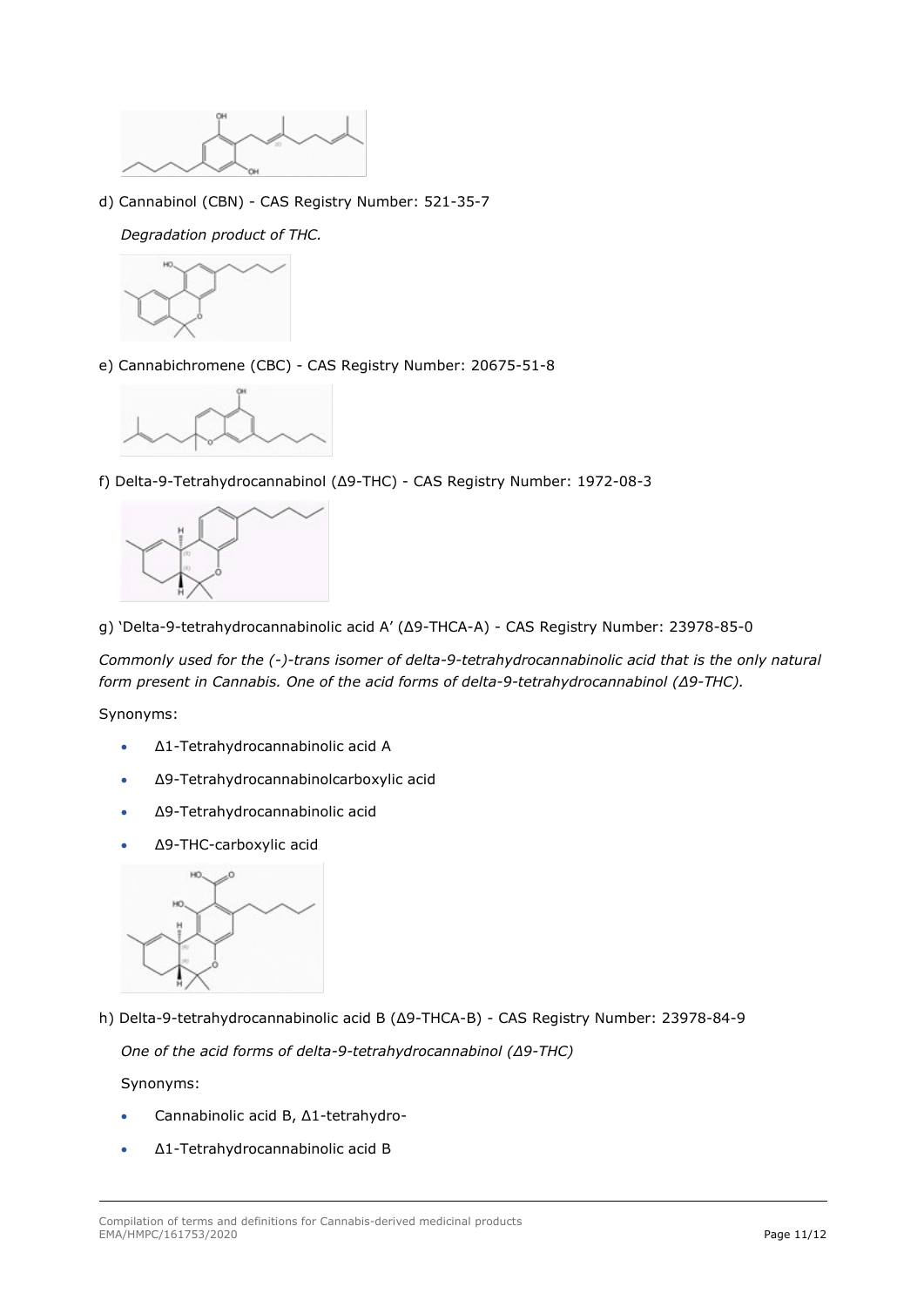• Δ9-Tetrahydrocannabinoic acid B



i) Delta-8-tetrahydrocannabinol (Δ8-THC) - CAS Registry Number: 5957-75-5

*Among the more stable metabolites of Δ9-THC, it is worth mentioning Δ-8-tetrahydrocannabinol, derived by an acidic isomerization of Δ9-THC, with a shift of the endocyclic double bond[9](#page-11-0).* 



j) Delta-9-tetrahydrocannabivarin (Δ9-THCV) - CAS Registry Number: 31262-37-0



#### *Comments/clarifications:*

*'Dronabinol' - CAS Registry Number: 1972-08-3*

*Dronabinol is the INN name for (-)-trans-delta-9-tetrahydrocannabinol (see above f), which is the isomer present in Cannabis. In this respect, dronabinol is not synthetic per default. Actually, synthetic THC may likely consist of more than one isomer. Do not confuse with Nabilone!*



*'Nabilone' - CAS Registry Number: 51022-71-0*

*Synthetic cannabinoid similar to THC; active ingredient of authorised medicinal products such as*  Cesamet *and* Canemes*.*

<span id="page-11-0"></span><sup>9</sup> See, for example, Andre, C.M., Hausman, J.-F., Guerriero, G. (2016). *Cannabis sativa*: the plant of the thousand and one molecules. *Front Plant Sci*. 7:19.